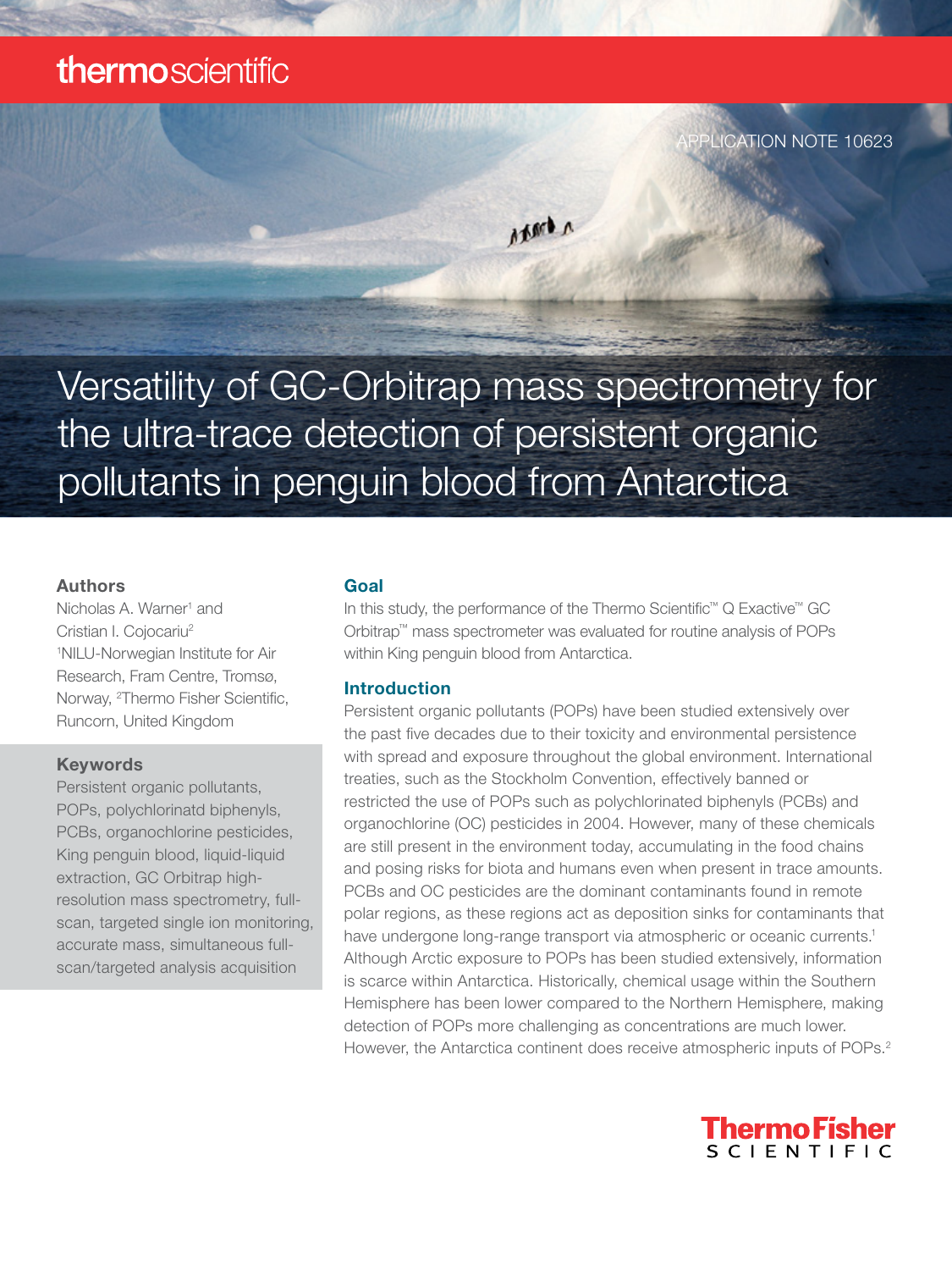This together with increasing industrial and agricultural activity within the Southern Hemisphere indicates an exposure risk to this region and highlights the need to address analytical challenges associated with monitoring POPs in Antarctica biological matrices.<sup>3</sup>

As environmental concentrations are approaching the detection capabilities of current analytical instrumentation, sample amount and preparation is key. However, sample material obtained through non-invasive sampling (i.e., blood or plasma) is often limited. Employing extensive sample clean-up strategies will increase sample processing time and costs and potentially result in lower detection frequency, as targeted compounds present at low concentrations will be lost through various clean-up steps. In addition, dilution of samples to reduce effects of co-extracted matrix may dilute targeted analytes below detection limits and reduce detection frequency. High-resolution Orbitrap™ mass spectrometry provides distinct advantages to help address these analytical challenges. With the potential to run routine full-scan and/or targeted single ion monitoring (t-SIM) analysis at 60,000 mass resolution (measured at *m/z* 200 as full width half maximum) greatly enhances the ability to selectively target and separate the analytes of interest away from co-extracted matrix interferences, reducing chemical noise and lowering detection limits.

# Experimental conditions

#### Sample preparation

Blood samples from King penguins (0.5–1.0 g wet weight) were spiked with 13C mass-labeled internal standards (PCBs and OC pesticides) and extracted using a liquidliquid extraction procedure. Then, 2 mL ethanol, 2 mL of deionized water saturated with ammonium sulfate, and 6 mL of hexane were added to the sample material. Samples were vortexed and hexane supernatant was collected. Sample extracts were evaporated to dryness, then reconstituted in 0.5 mL of hexane and cleaned up further using automated solid phase extraction using 1 gram of activated Florisil® (450 °C) and eluted with 12 mL of 10% DCM/hexane. Sample extracts were evaporated close to dryness and quantitatively transferred to a GC autosampler micro-insert vial. <sup>13</sup>C-PCB 159 was added as a syringe standard. Isotope dilution quantification of target compounds in the samples was performed taking into account the corresponding internal standard response and using a single point calibration.

#### Instrument and method setup

Sample extracts were analyzed using the Q Exactive GC Orbitrap mass spectrometer. Automatic sample injection was performed using a Thermo Scientific™ TriPlus™ RSH™ autosampler, and chromatographic separation was obtained with a Thermo Scientific™ TRACE™ 1310 Gas Chromatograph and a Thermo Scientific™ TraceGOLD™ TG-5SilMS 30 m  $\times$  0.25 mm I.D.  $\times$  0.25 µm film capillary column with a 5 m integrated guard (P/N 26096-1425). Sample analysis was performed using full-scan and t-SIM acquisition. Additional details of instrument parameters are displayed in Table 1 and Table 2.

#### Table 1. GC and injector conditions

| <b>TRACE 1310 GC System Parameters</b> |                                                             |  |
|----------------------------------------|-------------------------------------------------------------|--|
| Injection volume:                      | $1 \mu L$                                                   |  |
| Liner:                                 | Thermo Scientific™ LinerGOLD™<br>GC Liner (P/N 453A1345-UI) |  |
| Inlet:                                 | 250 °C                                                      |  |
| Carrier gas:                           | He, 1.2 mL/min (constant flow)                              |  |
| Oven temperature program               |                                                             |  |
| Temperature 1:                         | 40 °C                                                       |  |
| Hold time:                             | $1.5 \text{ min}$                                           |  |
| Temperature 2:                         | 180 °C                                                      |  |
| Rate:                                  | 25 °C/min                                                   |  |
| Hold time:                             | $0 \text{ min}$                                             |  |
| Temperature 3:                         | 280 °C                                                      |  |
| Rate:                                  | 5 °C/min                                                    |  |
| Hold time:                             | $0 \text{ min}$                                             |  |
| Temperature 3:                         | 320 °C                                                      |  |
| Rate:                                  | 40 °C/min                                                   |  |
| Hold time:                             | $5 \text{ min}$                                             |  |

Table 2. Mass spectrometer conditions for data acquisition using simultaneous full-scan and targeted single ion monitoring (t-SIM) mode

| <b>Q Exactive GC Mass Spectrometer Parameters</b> |                                             |  |
|---------------------------------------------------|---------------------------------------------|--|
| Transfer line:                                    | 280 °C                                      |  |
| lonization type:                                  | Electron Ion (EI)                           |  |
| lon source:                                       | 250 °C                                      |  |
| Electron energy:                                  | 70 eV                                       |  |
| Acquisition mode:                                 | Full-scan and t-SIM                         |  |
| Isolation window:                                 | 8 Da                                        |  |
| Mass range:                                       | 50-600 Da                                   |  |
| Resolving power:                                  | 30,000 & 60,000<br>(FWHM at <i>m/z</i> 200) |  |
| Lock mass, column bleed:                          | 207.03235 m/z                               |  |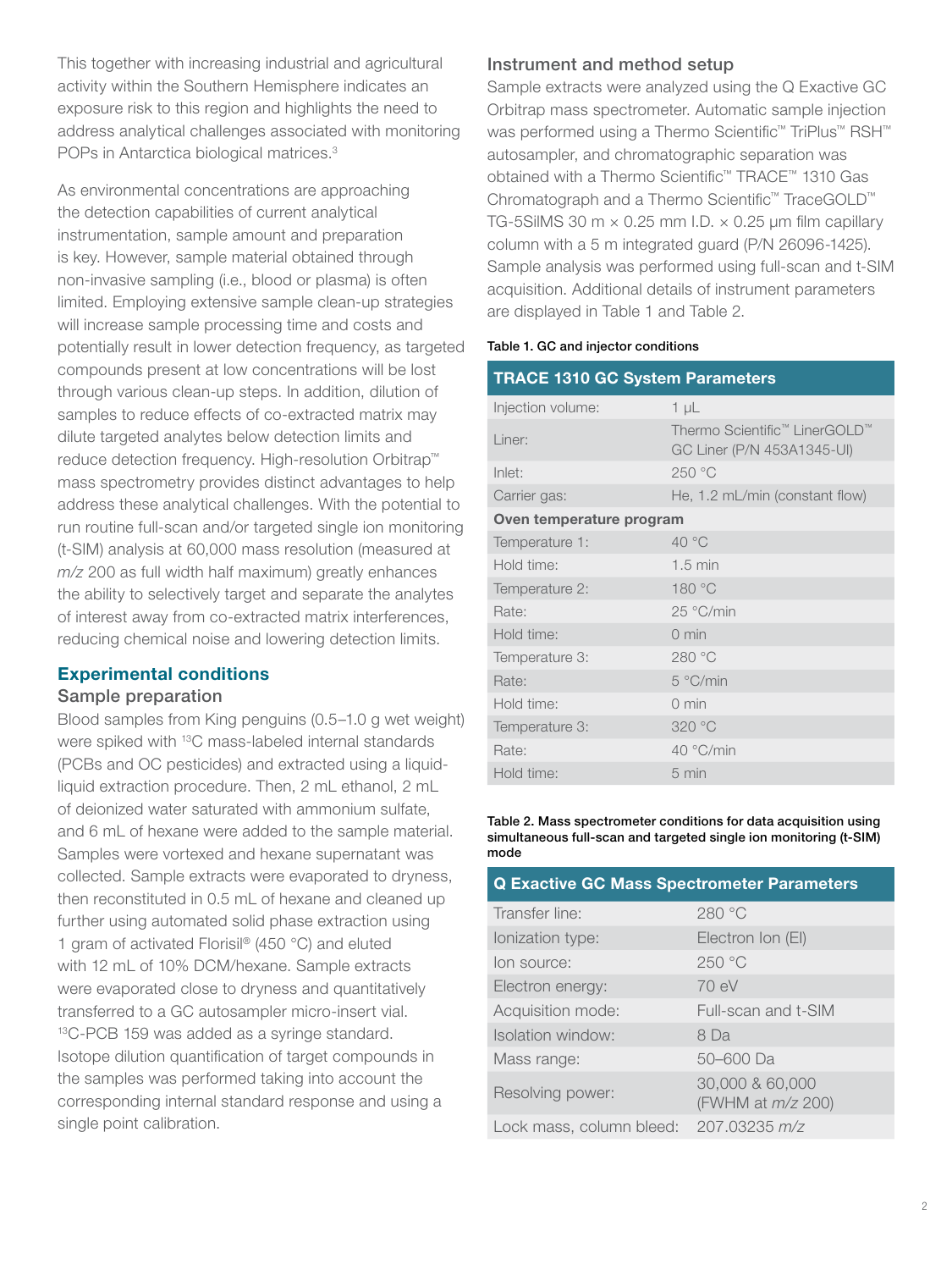# Data processing

Data were acquired using Thermo Scientific™ TraceFinder™ Environmental and Food Safety software version 4.1. Performance of the Q Exactive GC Orbitrap mass spectrometer to measure POPs in King penguin blood was evaluated in both full-scan and t-SIM acquisition modes. For targeted analysis, accurate masses for both target and qualifier ions were automatically acquired from quantification standards using TraceFinder software. Positive detection of compounds required both the target and qualifier ion to be detected within a mass accuracy of  $\pm 5$  ppm and a target/qualifier ion ratio within 20% of that obtained from the quantification standard. All concentrations were blank corrected (if detected) with 3 and 10 times the blank variation being used to determine limits of detection and quantification, respectively.

### Results and discussion

# Full-scan acquisition with triple quadrupole sensitivity

Examples of the levels of sensitivity obtained for targeted POPs using the Q Exactive GC Orbitrap mass spectrometer are illustrated in Figures 1 and 2. Excellent response was observed in full-scan mode for both PCBs and OC pesticide quantification in solvent standards. Several compounds typically found within biological matrices within remote regions are highlighted, with area response ranging from 4e5 to 1e7 for injection of 1 to 38 pg on column (compound dependent). Substantial chemical noise can be observed in the full-scan analysis of the penguin blood extract (Figure 3). Total ion count (TIC) greater than 1e10 indicates substantial co-extracted sample matrix remains despite the clean-up strategies employed. However, even in the presence of such high levels of chemical background, detection of several PCBs (28/31, 66, 153) and OC pesticides (HCB, *pp*-DDE, and mirex) (Figure 4) could be achieved in full-scan acquisition. The high resolving power of the Q Exactive GC Orbitrap mass spectrometer provided selective mass separation (using ±5 ppm extraction window) of targeted compounds from co-extracted matrix ions.



Figure 1. Extracted ion chromatogram from full-scan acquisition of tri-, tetra-, penta-, hexa-, and heptachlorinated PCBs within a quantification standard (7 pg/μL)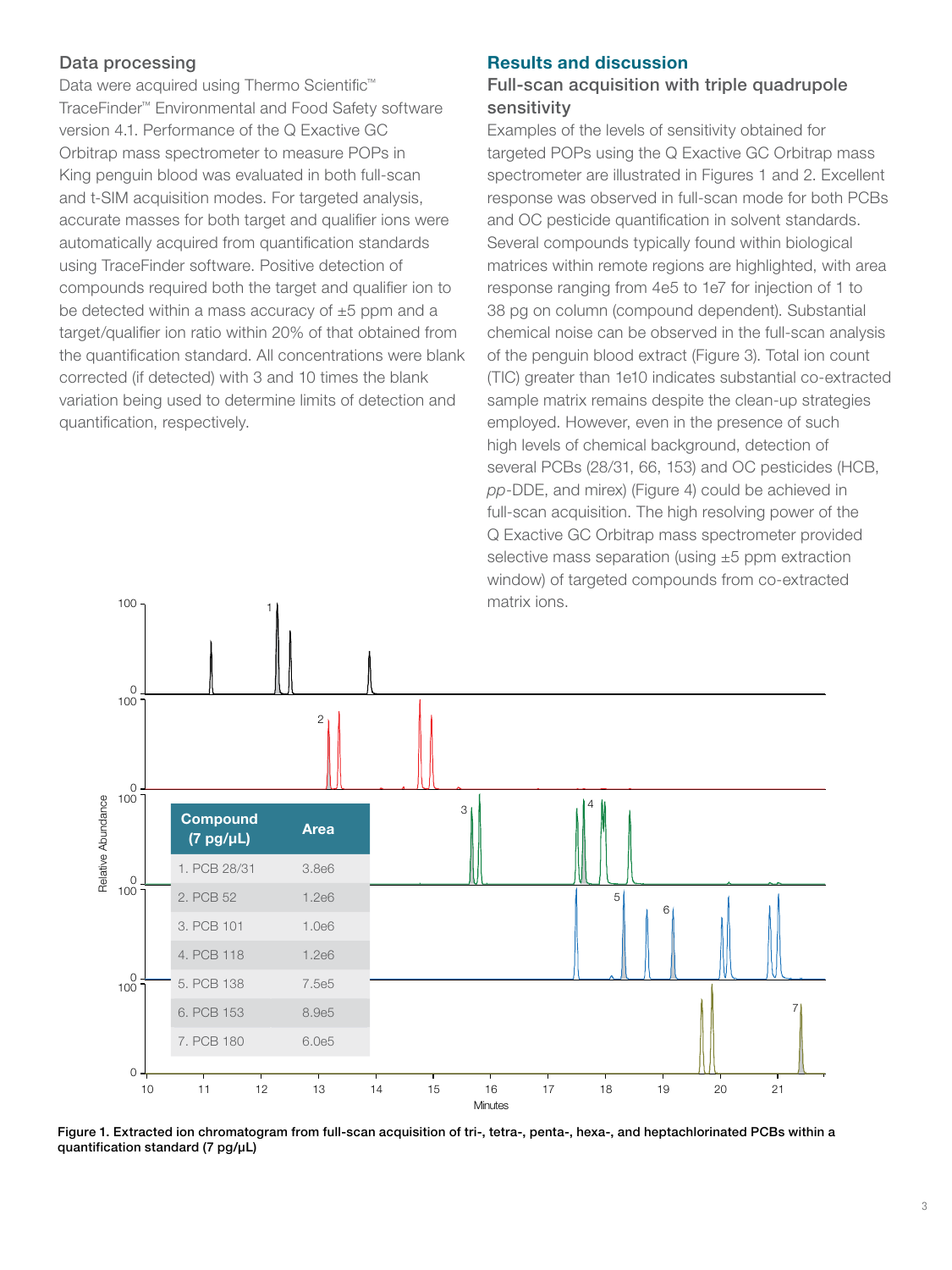

Figure 2. Extracted ion chromatogram from full-scan acquisition of OC pesticides quantification standard. Concentrations of individual pesticides range from 1 to 38 pg/μL.

4.42



Figure 3. Full-scan total ion chromatogram (TIC) of King penguin blood extract highlighting substantial chemical noise from co-extracted sample matrix remains in final extract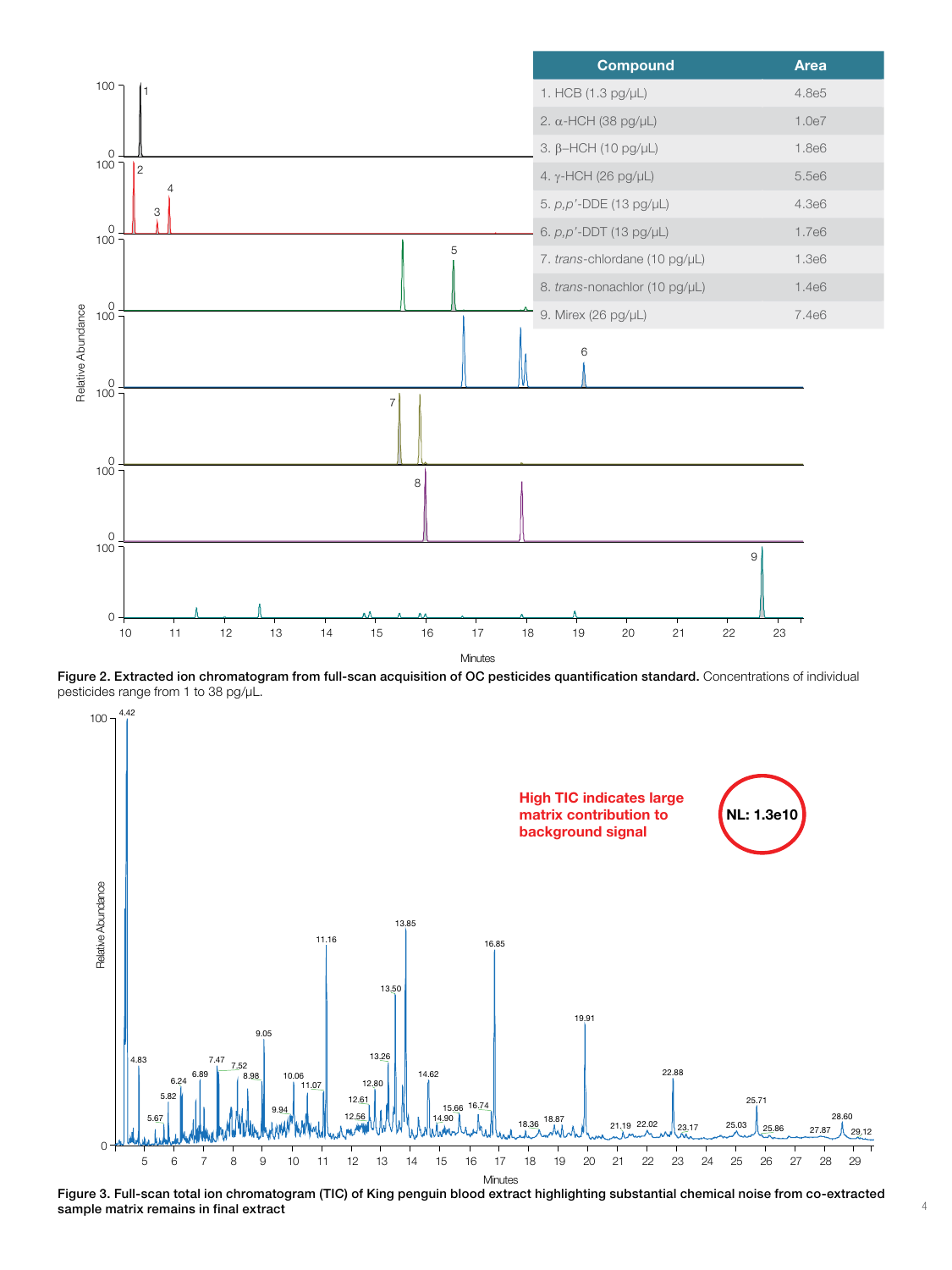

Figure 4. Extracted ion chromatogram of detected PCBs and OC pesticides in King penguin blood acquired in full-scan acquisition

#### Enhanced sensitivity/detection capabilities

Data acquisition using t-SIM mode can help improve detection limits/capabilities even further in complex samples in which significant co-extracted sample matrix remains. By utilizing the advanced quadrupole technology (AQT), mass regions of interest (i.e., isolation windows) can be targeted while minimizing introduction of co-extracted sample matrix into the C-trap of the Q Exactive GC Orbitrap system. Analysis using t-SIM acquisition of the same King penguin blood extract run

previously in full-scan mode showed an improvement in the number of PCBs (Figure 5) and OC pesticides (Figure 6) detected. In addition to PCB 28/31, 33, 66, and 153 detected in full-scan (Figure 4), several other PCB congeners were detected using t-SIM acquisition (Figure 5). Similar findings were also observed for OC pesticides with the HCH isomers, *p,p'*-DDD, *p,p'*-DDT, chlordane, and nonachlor isomers being detected along with HCB, *p,p'*-DDE, and mirex (Figure 6).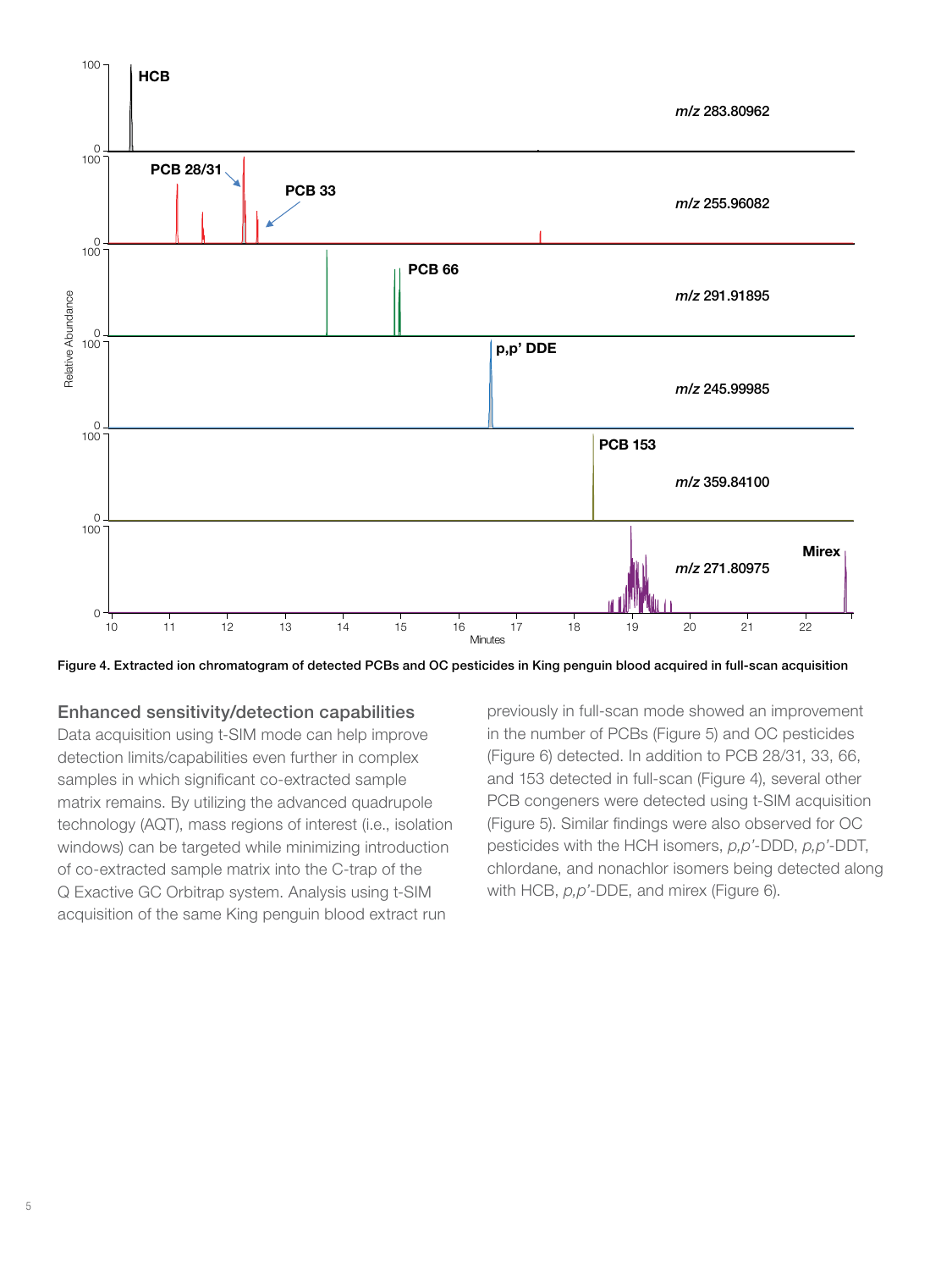

Figure 5. Extracted ion chromatogram of detected PCBs in King penguin blood extract with t-SIM acquisition. Compounds marked in green were not detected in full-scan acquisition.



Figure 6. Extracted ion chromatogram of detected OC pesticides in King penguin blood from t-SIM acquisition. Compounds marked in green not detected in full-scan only acquisition.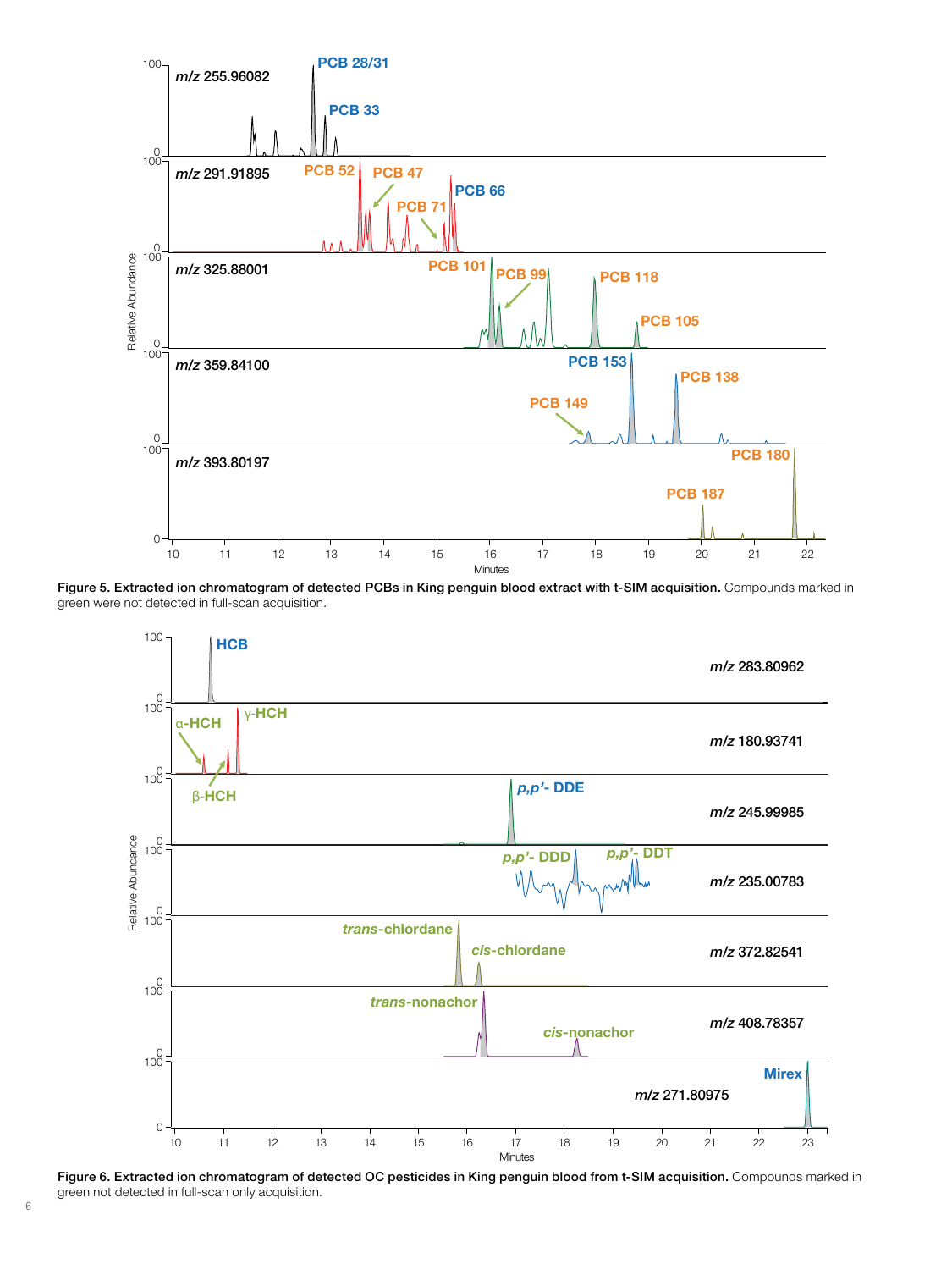# Quantification of POPs in penguin samples

Detected compounds above blank levels were present at part per trillion (ppt) concentrations within King penguin blood (Tables 3 and 4). Highest concentrations were observed for HCB (290 pg/g ww), while *cis*-nonachlor was detected at 0.9 pg/g ww, demonstrating the sensitivity of the Q Exactive GC Orbitrap system. Limits of quantification (LOQ) were compounddependent based on blank levels and ranged from 0.1 to 14.2 pg/g ww. Using t-SIM acquisition mode, the Q Exactive GC Orbitrap system was able to remove mass regions containing co-extracted sample matrix entering the C-trap, improving detection frequency at the low part per trillion concentrations.

#### Table 3. Concentration of PCBs (pg/g wet weight) present in King penguin blood sample

| <b>PCB Congener</b> | <b>Concentration (pg/g ww)</b> |
|---------------------|--------------------------------|
| 52                  | 11.5                           |
| 101                 | 16.3                           |
| 118                 | 6.4                            |
| 138                 | 13.2                           |
| 149                 | 3.8                            |
| 153                 | 11.6                           |
| 180                 | 5.3                            |
| 183                 | 1.4                            |
| 187                 | 2.0                            |

Table 4. Concentration of OC pesticides (pg/g wet weight) present in King penguin blood sample

| <b>Pesticide</b> | <b>Concentration (pg/g ww)</b> |
|------------------|--------------------------------|
| <b>HCB</b>       | 290                            |
| aHCH             | 3.9                            |
| $p, p'$ -DDT     | 1.4                            |
| $p, p'$ -DDD     | 4.7                            |
| $p, p'$ -DDE     | 101                            |
| trans-chlordane  | 11.7                           |
| cis-chlordane    | 3.5                            |
| trans-nonachlor  | 11.7                           |
| cis-nonachlor    | 0.9                            |
| <b>Mirex</b>     | 38                             |

# Increased compound coverage using simultaneous full-scan/t-SIM acquisition

Comparison of results obtained between the fullscan and t-SIM acquisition show that co-extracted sample matrix entering the C-trap can hinder detection of targeted compounds at the low part per trillionconcentration range in full-scan acquisition. However, full-scan mass spectral data can still be obtained without sacrificing trace level sensitivity of compounds for targeted analysis. With the Q Exactive GC Orbitrap system, full-scan and t-SIM data acquisition can be obtained simultaneously within a single GC run. As t-SIM selectively isolates mass windows around compounds of interest, lower mass resolution settings can be utilized to insure an optimal number of data scans is obtained across chromatographic peaks while maintaining sufficient mass resolution for compound identification/ detection. Assessment of sensitivity/detection frequency within King penguin blood using simultaneous full-scan (at 60,000 mass resolution)/t-SIM acquisition (30,000 mass resolution) was carried out. The number of PCB congeners detected in simultaneous full-scan/t-SIM acquisition (14) was slightly less that that obtained from t-SIM alone (16), but much greater when obtained in full-scan only acquisition (4) (Figure 7). Detection frequency decreased for OC pesticides as HCH isomers, *p,p'*-DDD, *p,p'*-DDT, and *cis*-chlordane were not detected in the simultaneous full-scan/t-SIM acquisition. However, detection frequency was still greater compared to that obtained from full-scan acquisition alone. This demonstrates that the Q Exactive GC Orbitrap system can still maintain trace level sensitivity while acquiring full-scan data simultaneously for identification of unknown compounds that may pose potential environmental/health risks.



Figure 7. Number of PCBs and OC pesticides detected in King penguin blood in full-scan (blue), t-SIM (red), and simultaneous full-scan/t-SIM acquisition (green). Simultaneous full-scan/t-SIM acquisition utilized 30,000 resolution in for t-SIM acquisition and 60,000 resolution in full-scan acquisition.